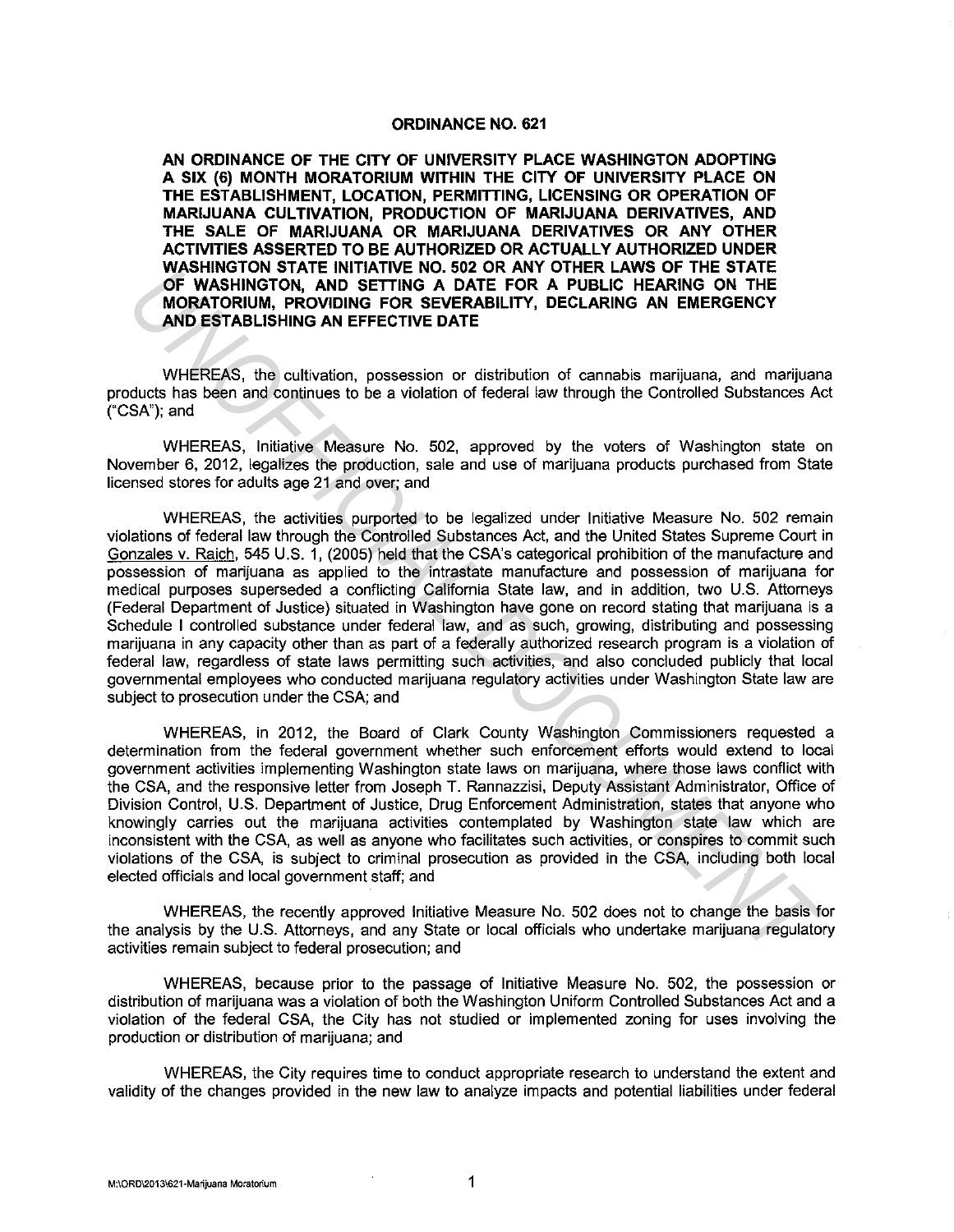law and to determine an appropriate regulatory framework for the uses and activities that are allowed under Initiative Measure No. 502; and

WHEREAS, in addition to the legal issues, the City must study, without limitation, the impacts of the location of uses and facilities for the production, sale and use of marijuana products and the siting of marijuana cultivation facilities, facilities for the creation of marijuana products, and State licensed marijuana stores in commercial and residential zones, as well as impacts arising from the proximity of these uses, activities and facilities to schools, day cares, parks, religious and cultural facilities, and accordingly the City Council finds that a zoning, licensing and permitting moratorium should be established pending local review of appropriate locations and design requirements of these operations and impacts of the newly amended law and its interaction with federal law.

## **NOW, THEREFORE, THE CITY COUNCIL OF THE CITY OF UNIVERSITY PLACE DOES HEREBY ORDAIN AS FOLLOWS:**

Section 1. Preliminary Findings. The recitals and findings set forth above are hereby adopted as the City Council preliminary findings in support of the moratorium imposed by this ordinance. The City Council may in its discretion adopt additional findings at the conclusion of the public hearing referenced in Section 6 below.

Section 2. Moratorium Imposed. Pursuant to Washington State law, a moratorium is hereby enacted prohibiting within the City of University Place the establishment, location, operation, licensing, or maintenance of facilities, businesses or any other activities involving the production, sale and use of marijuana and marijuana products asserted to be authorized or actually authorized under Washington State Initiative No. 502 or any other laws of the state of Washington (Marijuana Business). No building permit, occupancy permit, or other development permit or approval shall be issued for any of the purposes or activities listed above and no business license shall be granted or accepted while this moratorium is in effect. Any land use permits, business licenses, or other permits for any of these operations that are issued as a result of error or by use of vague or deceptive descriptions during the moratorium are null and void and without legal force or effect. covernly the voly countries that a zone of the method of the same of the method of the second ordinates of the newly amended law and its interaction with federal law.<br> **NOW, THEREFORE THE CITY COUNCIL OF THE CITY OF UNIVER** 

Section 3. Definition of Marijuana Use. As used in this ordinance the term Marijuana Use includes any store, agency, organization, dispensary, cooperative, network consultation, operation, or other business entity, group or person, no matter how described or defined, including any associated premises and equipment which has for its purpose or which is used to grow, select, measure, process, package, label, deliver, dispense, sell or otherwise transfer for consideration, or otherwise, marijuana in any form.

Section 4. No Nonconforming Uses. No use that constitutes or purports to be a Marijuana Use as that term is defined in this ordinance that was engaged in that activity prior to the enactment of this ordinance shall be deemed to have been a legally established use under the provisions of the University Place Municipal Code and that use shall not be entitled to claim legal nonconforming status.

Section 5. Effective Period for Moratorium. The moratorium set forth in this ordinance shall be in effect for a period of six (6) months from the date this ordinance is passed and shall automatically expire at the conclusion of that six (6) month period unless the same is extended as provided in State law or unless terminated sooner by ordinance.

Section 6. Public Hearing. The City Council will hold a public hearing at the regular City Council meeting of May 6, 2013 at 6:30 p.m. or as soon thereafter as the business of the City Council shall permit and which date is no more than sixty (60) days after the date of adoption herein in order to take public testimony and to consider adopting further findings.

Section 7. Work Program. The City Manager is hereby authorized to address issues related to determining the legality of Marijuana Uses as defined herein, including but not limited to review of the pending dispute between State and federal law enforcement authorities regarding the legality of